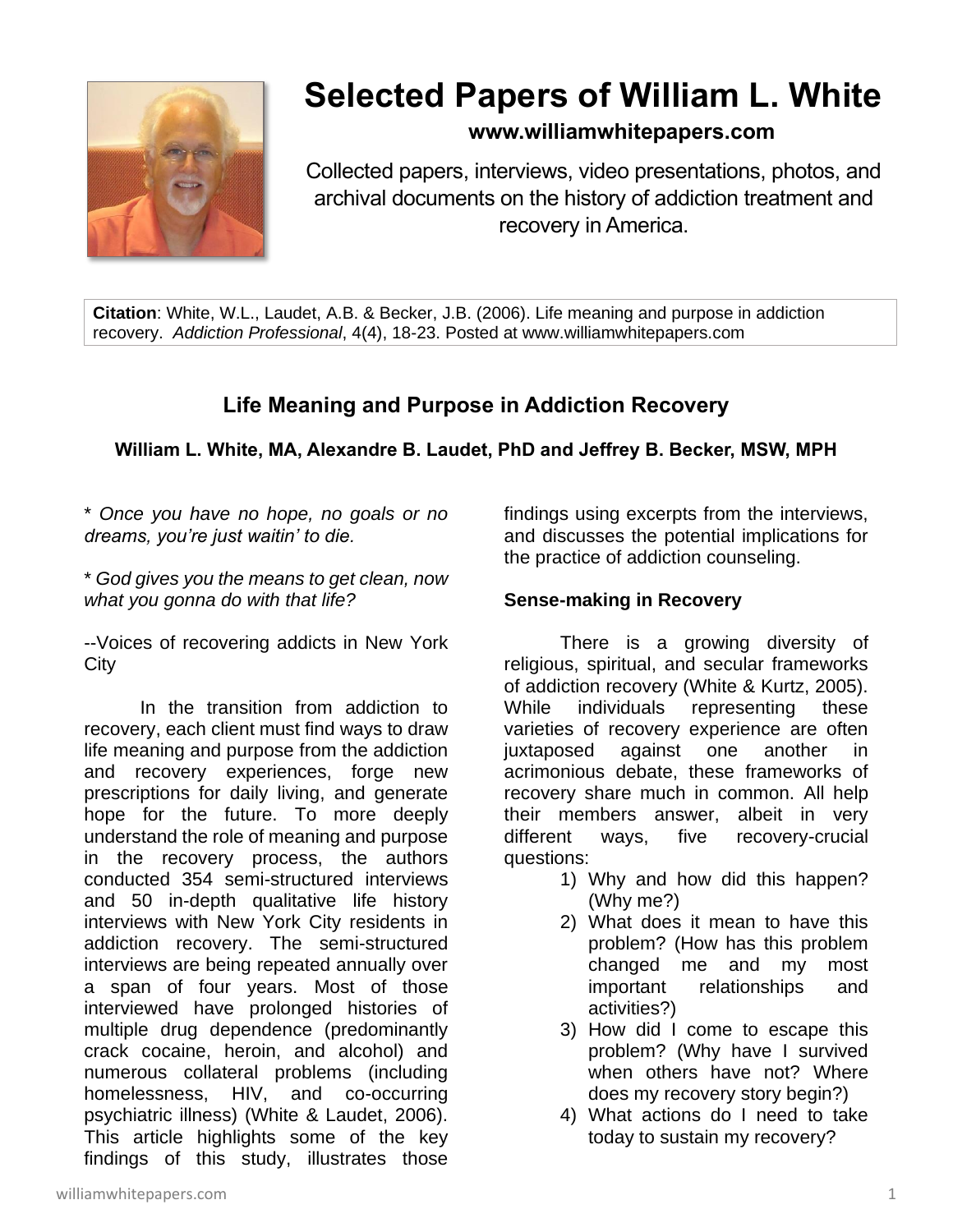5) How does this problem affect the future direction of my life? (What is my personal destiny as a person in recovery?)

Such questions are a normal process of constructing meaning and redefining self and the self-world relationship in the face of serious illness (Fife, 1994). Answering these questions provides a way to escape selfcensure and social stigma and a means of positively coping with the loss of personal power and control. Whether framed in religious, spiritual, or secular terms, these answers constitute the building blocks of recovery and can be collectively framed within the rubric of life meaning and purpose (LMP).

#### **Role of LMP in Recovery**

Life meaning and purpose link past, present, and future. Meaning focuses on rendering our past coherent and giving value to our present, and purpose provides a framework for linking present activities to a desired future. Recent studies of addiction recovery suggest that LMP play an important role in the recovery process (Carroll, 1993). Some of the clinically significant findings and tentative observations from these studies include the following.

- LMP in addiction recovery is often defined in the context of multiple conditions, e.g., developmental trauma/loss, co-occurring medical or psychiatric illness, poverty, homelessness.
- The development of LMP in recovery often occurs in the context of catalytic metaphors (through which previously inexplicable struggles become understandable), empowering relationships, and the experience of connection to community (White, 2004; White & Sanders, 2004).
- LMP can serve as a catalyst of recovery initiation, an anchor for recovery maintenance, and a source of recovery enrichment (Laudet, Morgen, & White, 2006).
- LMP significantly enhances the likelihood of successful recovery maintenance (Laudet, White, & Storey, in press).
- Recovery-inciting LMP can be experienced suddenly in a transformative revelation that is unplanned, positive, and permanent or through an extended process of selfawakening (Miller & C'de Baca, 2001).
- LMP can occur in the context of selfsurrender and self-transcendence (connection with resources outside the self) or through a process of selfassertion (discovery of hidden resources inside the self and acts of personal resistance/defiance).
- LMP evolves across the stages of recovery and across the developmental stages of life. The LMP that anchors early recovery may have to be redefined in later stages of recovery.
- Life meaning and life purpose are forms of recovery capital (internal and external assets that mediate longterm recovery outcomes); LMP can be increased through the guidance of addiction professionals and recovery support specialists.

Asking those in recovery about the importance new life meaning and purpose played in their recovery processes generated responses such as the following.

> *I need to have a reason to stay sober. … I asked myself the question, "Why am I here? Just to drink?" No, a sense of purpose gives me something to work with. Everybody don't go to meetings or to church or believe in a higher power. You've got to have a purpose, something that you believe in.*

> *You have to hold on to something that gives you purpose for taking another breath.*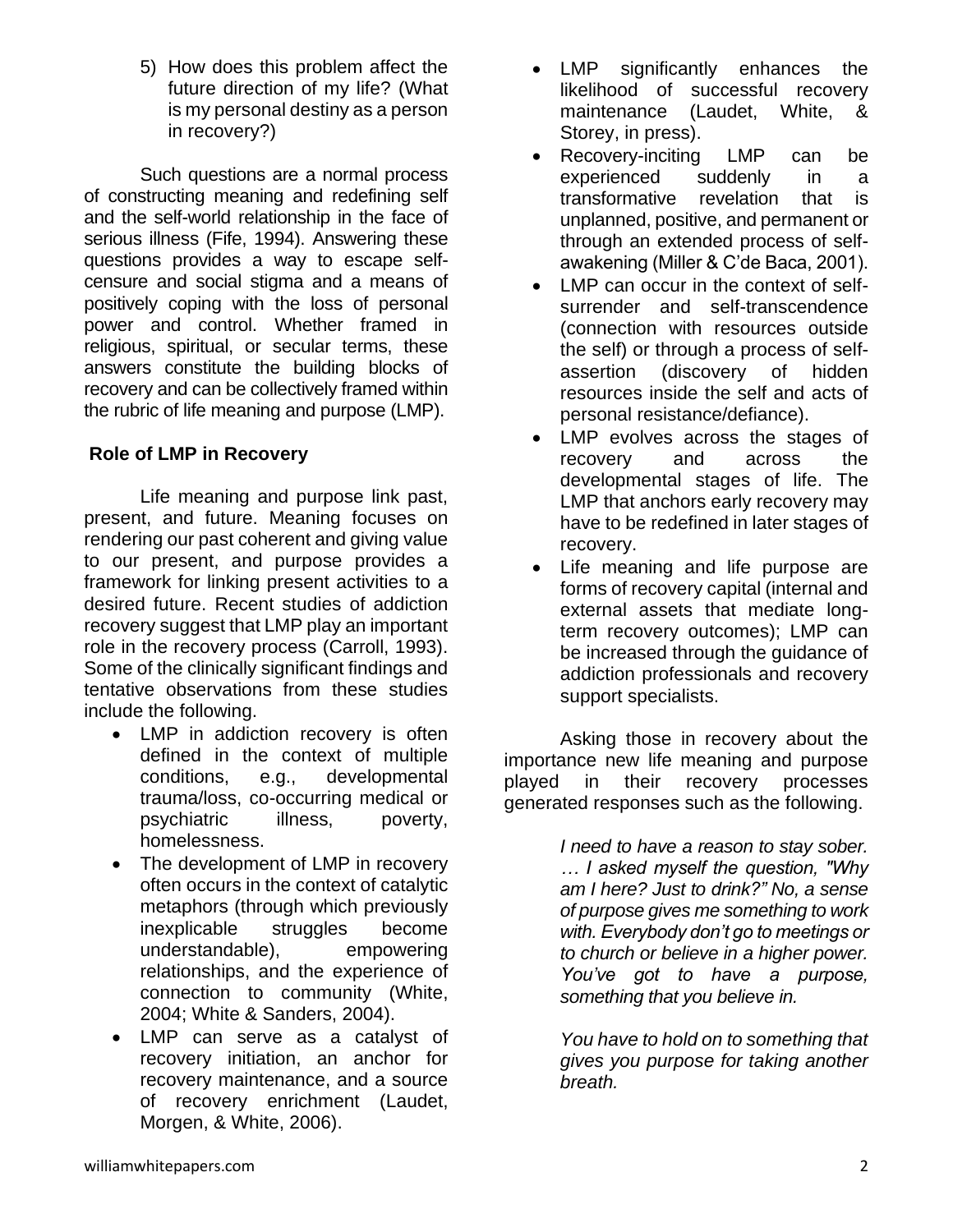One of our respondents drew meaning from having fallen and broken his leg in the panic that followed the attacks on the World Trade Center on September 11<sup>th</sup>, 2001.

> *That particular day I was there for a purpose--maybe for me to go through this metal thing with my leg, so that I could be here and maybe learn things about myself. There's gotta be a purpose; I know I haven't gone through all of this pain for nothing.*

#### **Sources of Life Meaning and Purpose**

In our interviews with people recovering from addiction in New York City, LMP was described within explicitly religious, spiritual, and secular terms. We found four primary sources of LMP shared across these recovery frameworks: 1) survival, 2) self-reclamation, 3) service to others, and 4) connection to community.

Survival in Spite of All Odds: Those we interviewed shared a mixture of awe, wonder, gratitude, and indebtedness regarding their own survival. They came to understand that survival in terms of a greater purpose and personal destiny.

> *Look at them. They're all dead. If it's not the virus, it's an overdose… Why do you think I'm alive? You have to talk to God about that, but it must be for a purpose.*

> *God didn't abandon me; I still had his grace. I understood that I was chosen and that I have a purpose. Helping somebody, that's my purpose. All that I went through wasn't in vain.*

One participant described being shot and then immediately experiencing the incongruity between escaping death and continuing to waste his life as an addict.

> *God, he must have a purpose for me because he saved me that day they shot me. And I looked at me--what I'm*

Another person in recovery found purpose in transcending his own efforts at self-destruction.

> *I always wondered, "Why am I still here?" I tried to kill myself--commit suicide--and I'm still alive. I felt so low that I injected myself with battery acid and didn't call 911 or tell a friend or anybody. I wanted to die, but I didn't. I woke up and said, "Why am I here?" Now I know. My message will get across, one way or another, but I'd rather speak it than deliver it in a casket.*

Self-reclamation: A central theme in the addiction stories we heard was that of loss of self. The counter-theme in recovery was a reclamation or reconstruction of self.

> *I was able to open my eyes and see that I needed help. I had to get myself back together and continue to be sober and get my life straightened out.*

> *I got to live for myself. I ain't ready to die. My mother and my mother's sister died in they 30s. And I don't wanna die in my 30s. You know what I'm saying? …I wanna see forty. Or fifty.*

Part of the act of self-reclamation in recovery is the identification of excesses of character (e.g., self-centeredness, grandiosity, resentfulness, intolerance) and the cultivation of new recovery-based personal values (e.g., self-honesty, humility, patience).

Many of those we interviewed drew meaning from new values and new personal goals that emerged early in the recovery process.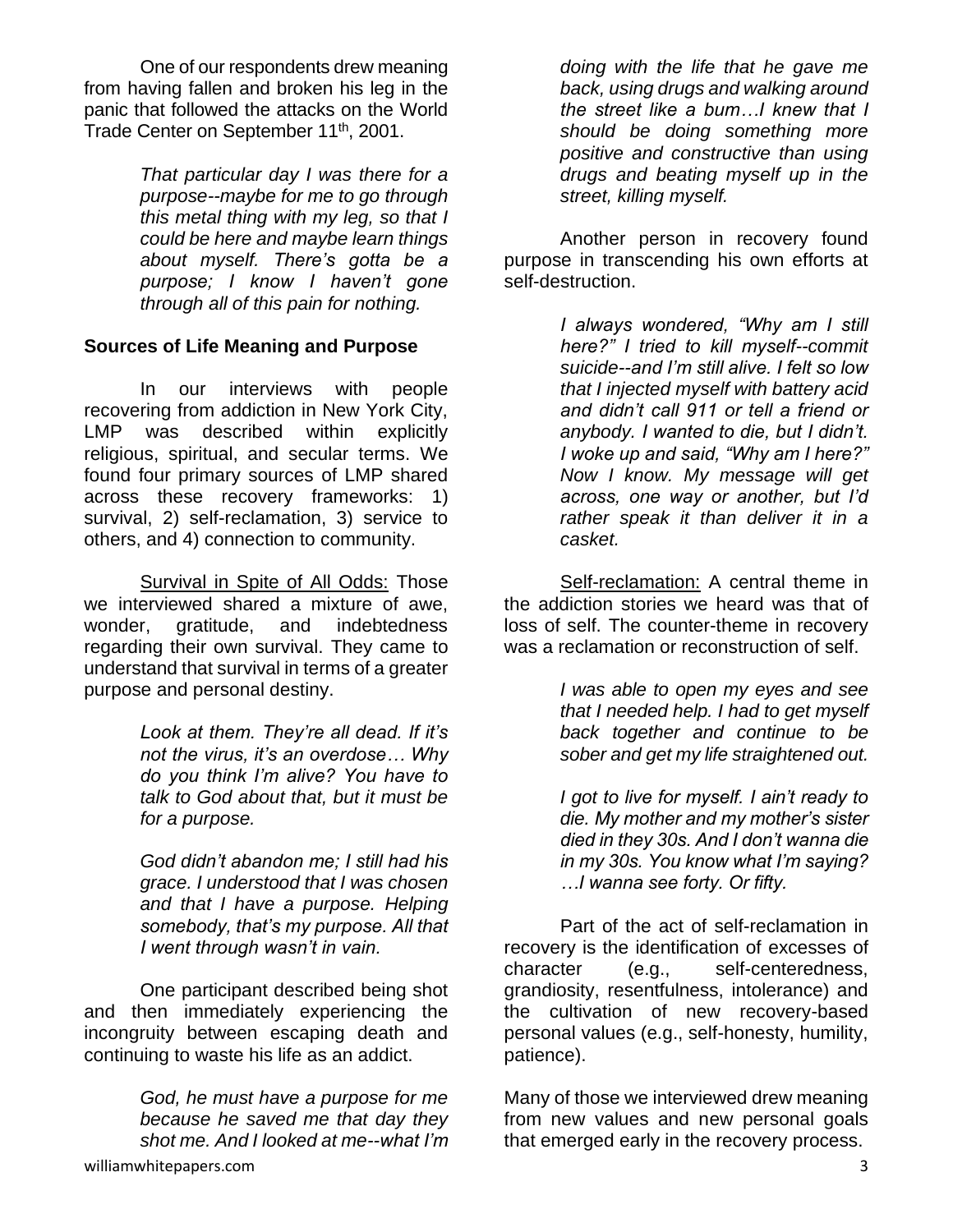*I write and it's not like any other writing in this world. It's the kind of writing that touches people. God put the words in my mouth to put'em on paper so it'll touch and better the lives of many…That's when life becomes meaningful. I ain't got no kids, so that's my legacy.* 

Two other frequently mentioned dimensions of self-reclamation were the experiences of hope and gratitude.

> *What gets me out of bed in the morning? Hope. Hope for what my life could be like. … The disease of addiction doesn't want me to have any hope, wants me to think that I'll never be anything. When I go to meetings, I hear a story and meet other people who've finished school, started a family, or got their family back. That gives me hope.*

> *I don't know why God gave me this calling. A lot of my friends have died. I used the same drugs they did, even more, and was out there for 35 years. Some of them haven't even been out there for five years and they're dead. I consider myself very fortunate and blessed. It's up to me to try to bring others back because it's sick out there.*

Service to Others: People in recovery often develop a conscious orientation toward the needs of others. Those in our studies demonstrated service to others in three distinct ways. The first was through service to those injured or neglected through the addiction experience (parents, siblings, children, friends). Tales of broken and estranged relationships were often followed in recovery by stories of reconnection, restitution, and reconciliation. Many of those we interviewed talked about the meaning they drew from now living their lives for specific people who they had injured in their addiction years.

*My direction is getting myself to the top shape physically, mentally and emotionally to show my children, "I'm back you all; I'm back!" That's my main purpose on this planet—to help my kids. Then I can say, "God, I'm finished."* 

Another client dedicated his recovery to his partner who had been murdered**.**

> *So, that just gonna make me stronger, it's gonna make me stronger to do the right thing, 'cause I know that's what'd she want.*

A second category of service involved pursuit of the "wounded healer" tradition service to those still suffering from addiction and those seeking recovery.

*That's my primary purpose--to help other recovering addicts.*

> *I feel that my purpose is to help somebody else, to give this message that there's hope. I'm living proof that life can get better.*

One interesting aspect of service to other addicts was that the meaning is in the offering of that service and not contingent upon the nature of the response to it.

> *…it's like God's come to you and he's saying something through you to me. And if I'm not whipped enough or if I'm not open enough, I reject it. So your purpose was for God using you just to say it. That was your job, just to say it.*

Others in recovery pursue acts of service to the larger community. Such acts came most frequently through volunteer service work.

> *You know, I'm part of a business meeting with the Church once a month. It's worked out well. It's given me a purpose—it means I'm doing something. I'm important. I'm needed*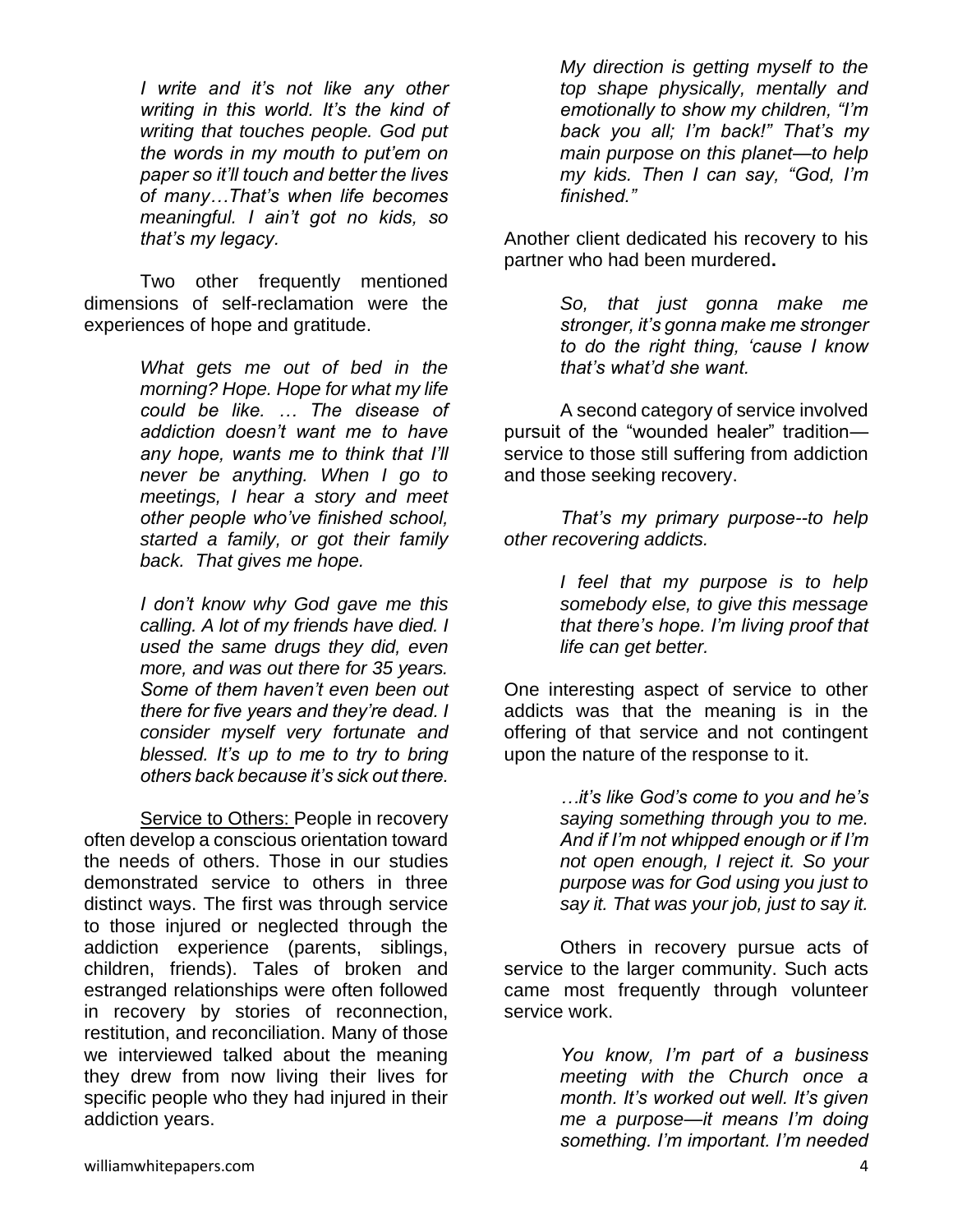*now and I'm loved. People look up to me to do certain things.*

Connection to Community: A final source of life meaning and purpose noted by those we interviewed was their connection or reconnection to a larger community. This occurred in two ways: identification with a particular recovery community and identification with the larger group of people or all humanity.

> *But the basic thing is I am part of Narcotics Anonymous and I wanna stay part of the fellowship because that's the defining moment of where I fit in. I stay with that; that's my purpose.*

> *I think the main sense of purpose is in knowing that I am part of the human race instead of feeling like a piece of shit. With drugs, you can hardly look people in the eye because you just feel so disgusted with yourself. So your purpose should be to be able to look somebody in the eye and feel good about yourself. You can't do that being addicted to drugs. You just can't.*

> *You have an obligation that you have to be something positive in the building you live in, the job you go to, your neighborhood, your society, your country, the world. You are an individual and you fit in because there's nobody else like you. Nobody was like you before, nobody's going to be like you afterwards, so you fit in. So, you have to do your part.*

There is in all of this, a stage in which addiction/recovery paradoxically shifts from the status of a stigmatized curse to a gift –a gift that opens new horizons of experience, a new sense of self, new and renewed relationships, and a new depth of living. Deep gratitude for this gift often generates feelings of indebtedness that spawn the compulsion to reach out to others in a spirit of acceptance and service.

#### **Implications for Addiction Professionals**

The early findings that are emerging from the study of LMP suggest the following ten prescriptions for addiction service professionals.

- 1. Raise questions related to LMP to open windows of opportunity for recovery initiation and to strengthen existing commitments to the recovery process.
- 2. Use hope-based methods of intervention (motivational enhancement, exposure to recovery role models) as an alternative or adjunct to pain-based interventions (coercion and confrontation).
- 3. Become fluent in the diverse languages of meaning reflected in religious, spiritual, and secular pathways of recovery.
- 4. Offer clients a broad menu of meaning-making metaphors and help each client forge personally and culturally meaningful answers to the five recovery-crucial questions.
- 5. Help each client construct a recoveryenhancing life story using his or her answers to those questions. (We found this rewriting of one's narrative life story to be one of the key functions of participation in 12-step recovery fellowships.)
- 6. Help each client set personal goals for their future in recovery.
- 7. Assertively link clients to communities of recovery whose members can offer mutual support in the exploration of recovery-based LMP.
- 8. Link clients to opportunities for community restitution and service.
- 9. Help relapsed clients reformulate LMP when the past source of meaning and purpose that supported recovery has been lost (e.g. loss of a catalytic relationship).
- 10.Recognize the potential for LMP to take both salugenic/vital (health/wholeness promoting) and pathogenic/malevolent forms